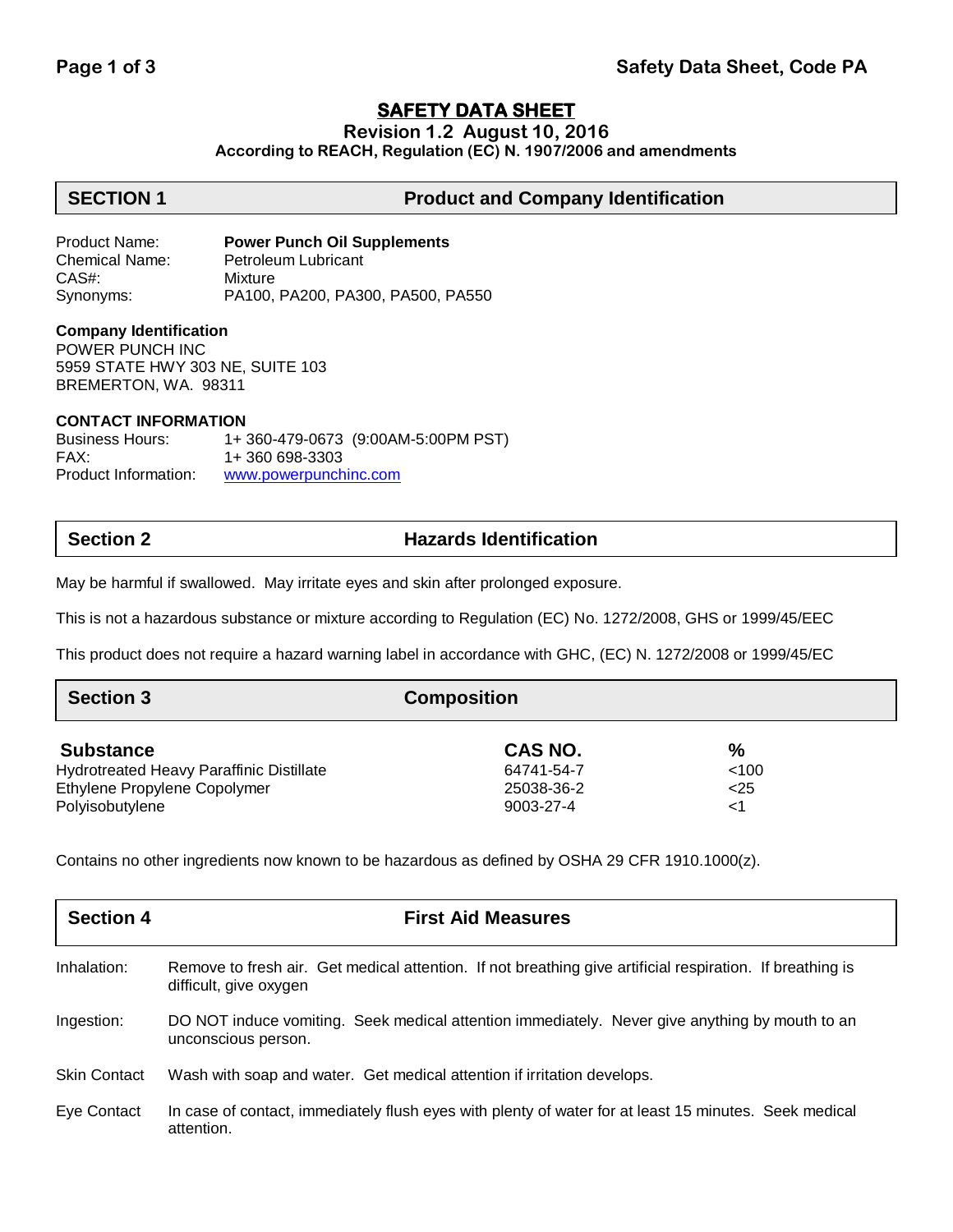| <b>Section 5</b>                                         | <b>Fire Hazard Data</b>                                                                                                                                                |  |
|----------------------------------------------------------|------------------------------------------------------------------------------------------------------------------------------------------------------------------------|--|
| <b>Flash Point</b>                                       | >200°C (COC) >392°F. Slightly combustible.                                                                                                                             |  |
| <b>Thermal Decomposition</b>                             | Carbon Monoxide and Asphyxiants. May release flammable vapors<br>when heated above flash point.                                                                        |  |
| <b>Extinguishing Media</b>                               | Carbon Dioxide, dry chemical or foam. Avoid using water, except<br>for cooling container. Water may cause splattering or transport flame.                              |  |
| <b>Threshold Limits</b>                                  | The PEL (OSHA) and the TLV (ACGIH) is $5mg/m3$ as an oil mist.                                                                                                         |  |
| <b>Special Fire Procedures</b>                           | Recommend SCBA and Personal Protective Equipment be used.                                                                                                              |  |
| <b>Section 6</b>                                         | <b>Accidental Release Measures</b>                                                                                                                                     |  |
| <b>Personal Precautions</b>                              | Personal protective Equipment must be worn. Keep unnecessary personnel away.<br>Ventilate area and avoid breathing vapors or mist.                                     |  |
| <b>Environmental Precautions</b><br>And Clean Up Methods | Spills should be contained, absorbed and containerized for disposal in accordance with<br>local, state and federal regulations. Prevent entry to sewers and waterways. |  |

| <b>Section 7</b> | <b>Handling and Storage</b>                                                                                                                 |
|------------------|---------------------------------------------------------------------------------------------------------------------------------------------|
| Handling         | Avoid contact with eyes and skin, wash thoroughly after handling. Avoid breathing vapor or dust. Keep<br>away from heat, sparks and flames. |
| Storage          | Keep container tightly closed, in cool, well-ventilated and dry area                                                                        |
| <b>Section 8</b> | <b>Exposure Controls/Personal Protection</b>                                                                                                |

| Ventilation        | Use with adequate ventilation to control fumes                                                                                |
|--------------------|-------------------------------------------------------------------------------------------------------------------------------|
| Hands              | Use chemical resistant, impervious gloves                                                                                     |
| Eves               | Use safety glasses, goggles or face mask                                                                                      |
| Clothing           | Long sleeve shirt is recommended                                                                                              |
| Respiratory system | Use appropriate respiratory protection if there is any potential for uncontrolled release or<br>exposure levels are not known |

**Section 9 Physical and Chemical Properties**

| Liquid            |  |
|-------------------|--|
| Amber             |  |
| Petroleum Odor    |  |
| .919 (water=1)    |  |
| Negligible        |  |
| $>300^{\circ}$ C  |  |
| Combustible       |  |
| <0.01mm Hg @ 20°C |  |
|                   |  |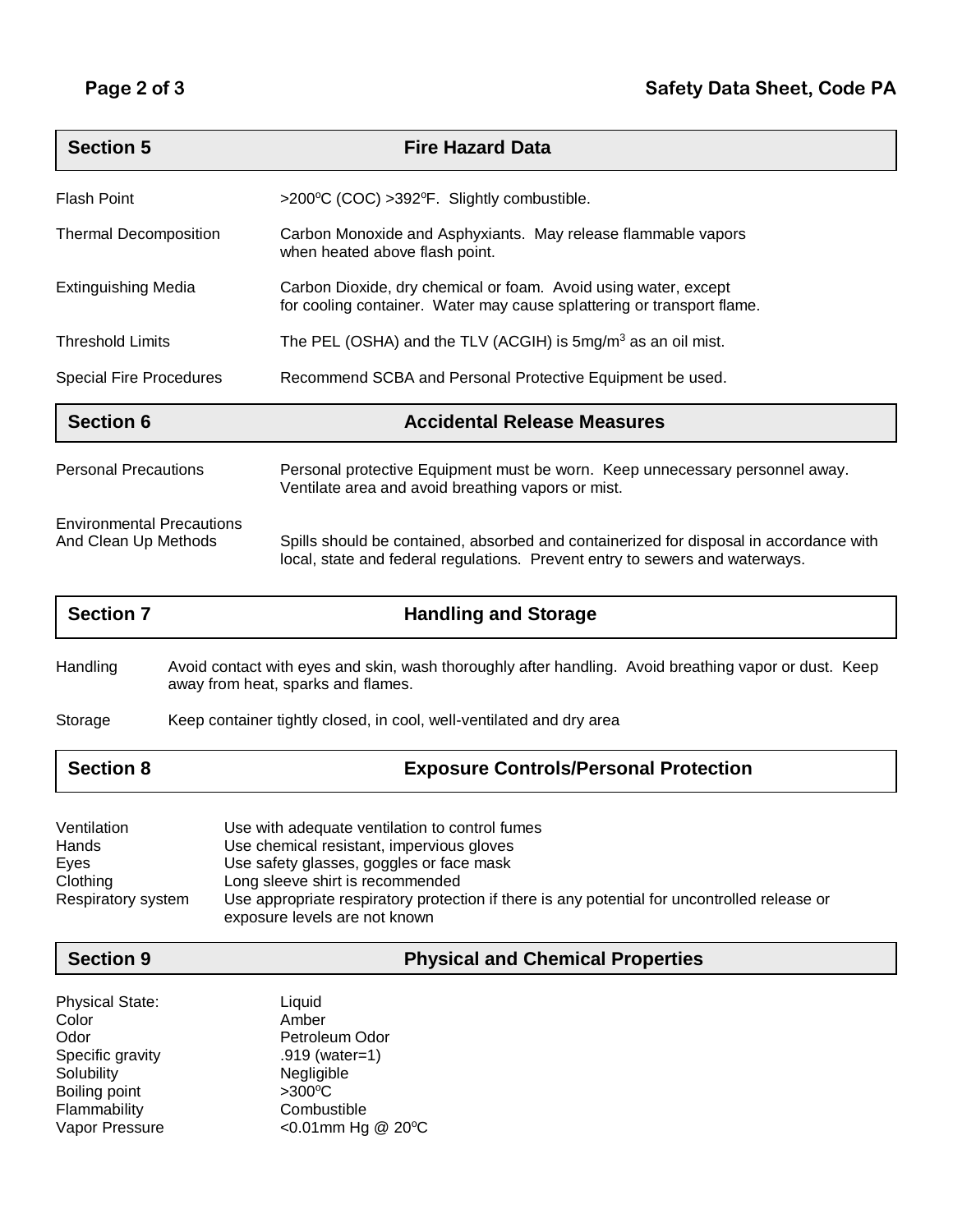| Page 3 of 3 |  |  |  |
|-------------|--|--|--|
|-------------|--|--|--|

| <b>Section 10</b>                                                                                               | <b>Stability and Reactivity</b>                                                                                                                                                          |  |
|-----------------------------------------------------------------------------------------------------------------|------------------------------------------------------------------------------------------------------------------------------------------------------------------------------------------|--|
| Stability:<br>Incompatibilities<br>Conditions to avoid<br>Hazardous Decomposition<br>Polymerization             | Normally stable at ambient temperatures and pressure.<br>Oxidizing agents. Do not heat above flash point.<br>Excessive temperatures<br>CO, organic oxidation products<br>Will not occur. |  |
| <b>Section 11</b>                                                                                               | <b>Toxicological Information</b>                                                                                                                                                         |  |
| Sensitization<br>Mutagenicity<br>Carcinogenicity<br>Teratogenicity<br><b>Reproductive Toxicity</b>              | None known<br>Experimental evidence suggests that this products does not cause mutagenesis<br>Not classified or listed by IARC, NTP, OSHA, EU or ACGIH<br>None known<br>None known       |  |
| <b>Section 12</b>                                                                                               | <b>Ecological Information</b>                                                                                                                                                            |  |
| <b>Environmental Hazards</b><br><b>Fish Toxicity</b><br><b>Bacteria Toxicity</b>                                | Not Available<br>Not Available<br>Not Available                                                                                                                                          |  |
| <b>Section 13</b>                                                                                               | <b>Disposal Considerations</b>                                                                                                                                                           |  |
| <b>Waste Disposal</b>                                                                                           | Waste must be disposed of in accordance with federal, state and local environmental<br>control regulations                                                                               |  |
| <b>Section 14</b>                                                                                               | <b>Transportation Information</b>                                                                                                                                                        |  |
| <b>US DOT Bulk</b><br><b>US DOT Non-Bulk</b><br><b>IMDG Code</b><br><b>ICAO</b><br><b>ADR/RID Hazard Class</b>  | Not regulated, if below 100 deg C<br>Not regulated, if below 100 deg C<br>Not regulated<br>Not regulated<br>Not regulated                                                                |  |
| <b>Section 15</b>                                                                                               | <b>Regulatory Information</b>                                                                                                                                                            |  |
| <b>US TSCA Inventory</b><br><b>Other TSCA Registries</b><br>SARA EXT HAZ. SUBS.<br><b>CERCLA</b><br>CAL PROP 65 | All components of this product are listed<br>No<br>No<br>All components of this product are listed<br>No                                                                                 |  |
| <b>Section 16</b>                                                                                               | <b>Other Information</b>                                                                                                                                                                 |  |
| <b>HMIS Code</b><br>NFPA Code                                                                                   | Health<br>Fire<br><b>PPE</b><br>Reactivity<br>C<br>0<br>0<br>1<br>1                                                                                                                      |  |